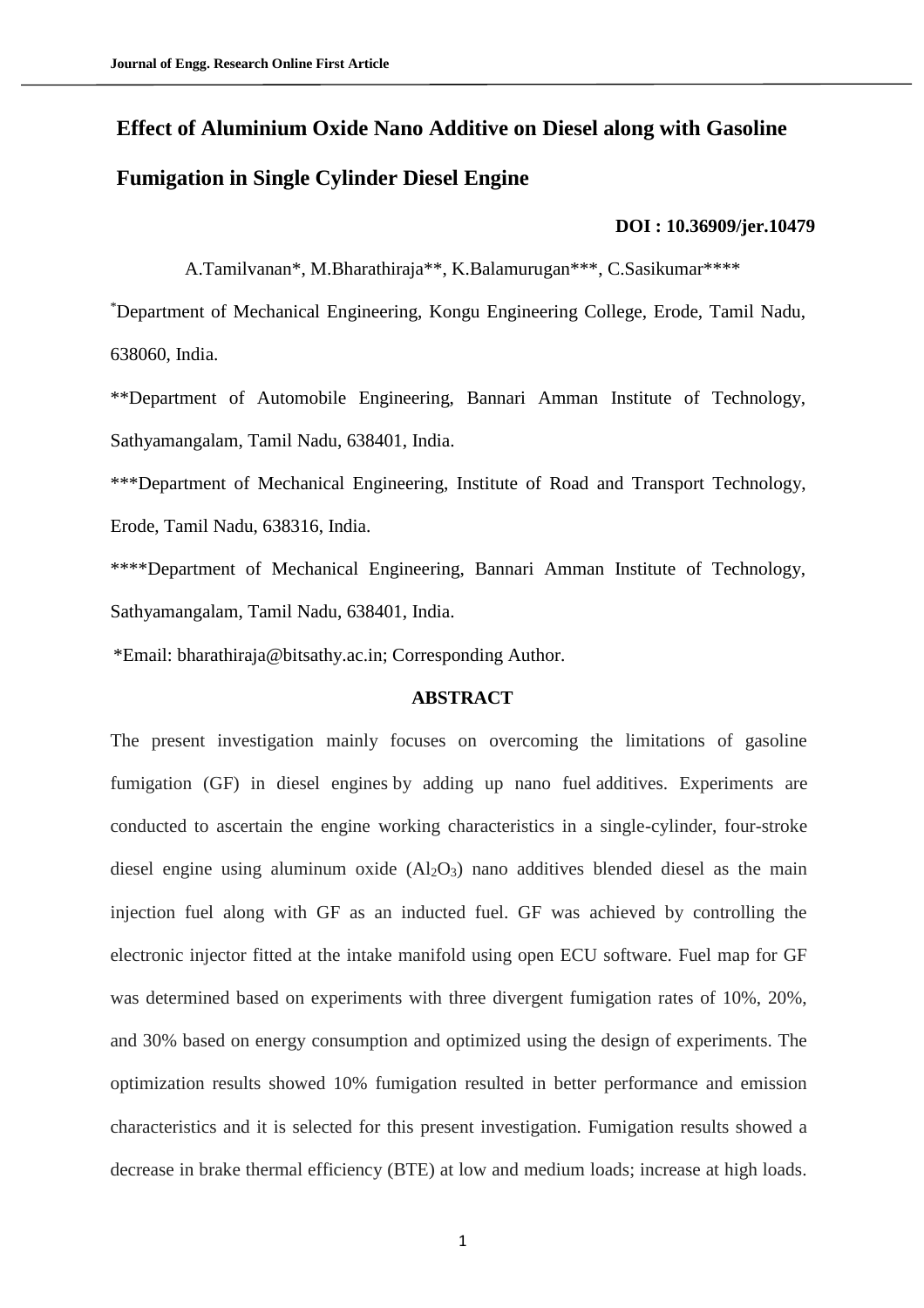The two different mass fractions of 25 ppm and 50 ppm  $\text{Al}_2\text{O}_3$  nano liquid are blended with diesel. Compared to GF with diesel, GF along with  $25$  and  $50$ ppm  $Al_2O_3$  nano additives blended diesel showed an increased BTE, maximum in-cylinder pressure, cumulative heat release rate; and reduced smoke opacity, CO, and unburned HC emissions at overall operating conditions. As the dosage level of  $Al_2O_3$  increases from 25 to 50 ppm results in further enhancement of all working parameters except  $NO<sub>x</sub>$  emission. Finally, the addition of an  $Al_2O_3$  nano additive is a suitable solution to overcome the limitations of GF in the CI engine.

**Key words:** gasoline fumigation; electronic injection; nano additive; emissions; open ECU.

# **INTRODUCTION**

Diesel engines or Compression ignition (CI) engines are extensively used for industrial sectors, transportation, and agricultural applications as a result of its maximum fuel conversion efficiency and negligible engine exhausts except for nitrogen oxides  $(NO<sub>x</sub>)$ emission (Wang et al., 2021). The most harmful emissions from diesel engines are particulate matter (PM) and  $NO<sub>x</sub>$  which has adverse effects on surroundings (Sekar et al., 2021). Fumigation is one of the dual-fuel operations which has a potential solution to reduce emissions and enhance the performance of CI engines. Here, a primary fuel called main injected fuel is injected into the combustion chamber at end of the compression stroke, and secondary fuel is called inducted fuel which is highly volatile liquid fuel injected into the intake manifold along with air stream during a suction stroke (Ayyasamy et al., 2018). Fumigation in CI engines could result in a reduction of  $NO<sub>x</sub>$  and smoke considerably when compared to neat diesel operation. On other hand, it increases hydrocarbon (HC) emission and carbon monoxide (CO) emission (Bharathiraja et al., 2019).

The effects of GF using a simple carburetor on fuel economy, performance, combustion, and emission characteristics are studied in indirect injection automotive diesel engine (Şahin and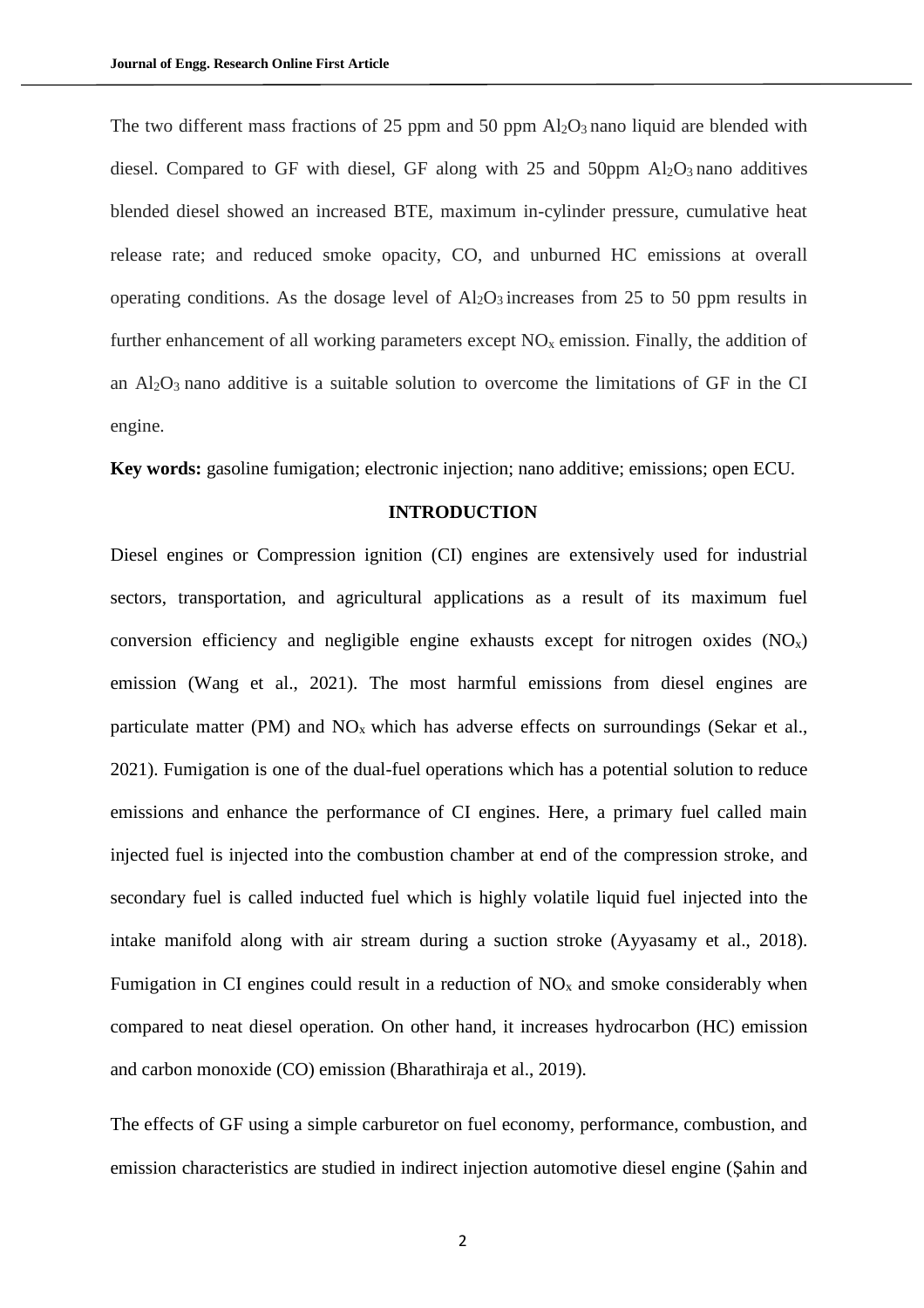Durgun, 2013). The results prove that  $NO<sub>x</sub>$  emission decreases roughly about 9.65-4.20% for 50-100% Fuel Delivery Ratio (FDR) respectively. The effect of GF on a DI diesel engine fuelled with waste cooking oil biodiesel (B20) blends and neat diesel is investigated (Hoseinpour et al., 2017). For the entire working points, the energy and exergy transfer throughout the exhaust gases reduces by an average of 2.6% and 6.4% for GF with diesel and B20 fuels respectively. Fumigation of gasoline up to 5% along with diesel and biodiesel can results in considerable raise in exhaust CO and unburned HC emissions, as well as a reduction in smoke opacity,  $CO<sub>2</sub>$  and  $NO<sub>x</sub>$  emissions. The use of GF in a single-cylinder DI diesel engine results in a 4–9% enhancement of valuable power output, 1.5–4% increases of useful efficiency, and 1.5–4% reduction of specific fuel consumption. Also, the heat carried by the exhaust gas is reduced up to 4-5% for different fumigation ratios. The GF in turbocharged an indirect injection diesel engine is investigated by (Sahin et al., 2012). NO<sub>x</sub> concentration is reduced roughly about the levels of 5–10%. The maximum reduction ratio of 20% is achieved for 8% GF at a speed of 2500 RPM. In recent researches, the usage of nano fuel additives has received significant consideration in the combustion of fuels. The added nano fuel additives act as a catalyst that promotes combustion in a better way (Tamilvanan et al., 2021, Viswanathan and Paulraj, 2020). Investigations on a common rail direct injection system diesel engine fuelled with Al<sub>2</sub>O<sub>3</sub> nanoparticles blended biodiesel was done (Aalam et al., 2015). The results exhibit a substantial improvement in heat release rate and BTE. The use of copper nanoparticles as additive along with biodiesel could result in an enhancement of 1.13-2.48%, 1.42-1.88%, and 5.02-5.79% for BTE, maximum peak pressure, and maximum heat release rate respectively (Tamilvanan et al., 2019).

From the previous literature, it is revealed that the diesel engines are suitable for many power train applications but the only limitation is only higher exhaust  $NO<sub>x</sub>$  emissions. This limitation can be overcome by fumigation with simple modifications in the existing CI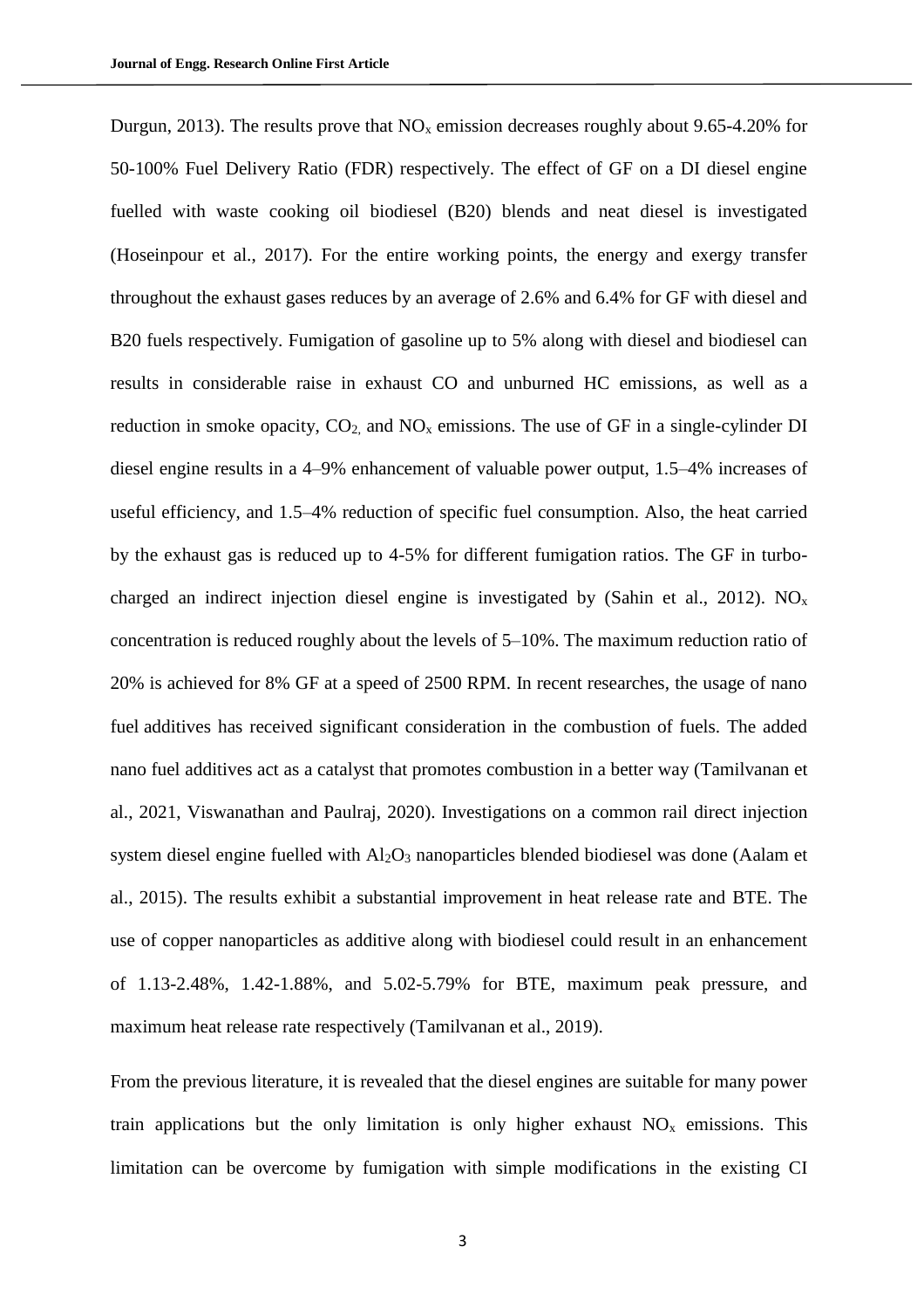engine. Gasoline is found as the most suited fumigation fuel because of its properties like calorific value and volatility and also it has better combustion characteristics when compared with remaining fumigation fuels. However, the disadvantages of fumigation are elevated CO and HC emissions. On other hand, a nano fuel additive is also called a combustion inhibitor or catalyst which promotes the oxidation of HC resulted in enhanced combustion. Compared to so many nano fuel additives,  $Al_2O_3$  received so much attention because of the existence of oxygen molecules that enriches combustion. Based on the inferences obtained from previous literature, the main objective of this investigation is to reduce elevated CO and HC emissions of GF along with diesel in a single-cylinder diesel engine. This can be achieved by blending Al2O3 nano additive liquid with 25 and 50ppm concentrations.

## **MATERIALS AND METHODS**

## **Preparation of nanoadditive fuels and its properties**

The adding nano-additives in base fuel progress in the improvement of thermophysical properties (Tamilvanan et al., 2016). Numerous varieties of nanoparticle metal additives were used as fuel additives to diesel/biodiesel. Compared to other metal additives, Al<sub>2</sub>O<sub>3</sub> showed excellent thermophysical properties such as heat transfer rate and thermal conductivity. In this research work,  $Al_2O_3$  nano liquid was selected because it would blend more easily with diesel fuel and also the existence of oxygen in  $Al_2O_3$ . The required concentration of Al<sub>2</sub>O<sub>3</sub> is mixed with diesel and placed in an ultrasonicator for proper blending of the liquids. To avoid the phase separation of the liquids, the surfactant SPAN 80 is used here. The properties were tested in the laboratory as per the standard. The fuel properties of gasoline, diesel with  $25$  ppm of  $Al_2O_3$  ( $25AONP-D$ ), and diesel with  $50$  ppm of Al2O<sup>3</sup> (50AONP-D) are compared with diesel are presented in Table 1.

**Table 1** Fuel Properties.

| <b>Particulars</b> |  | <b>Gasoline</b> | ' 25ANOP-D   50ANOP-D |  |
|--------------------|--|-----------------|-----------------------|--|
|--------------------|--|-----------------|-----------------------|--|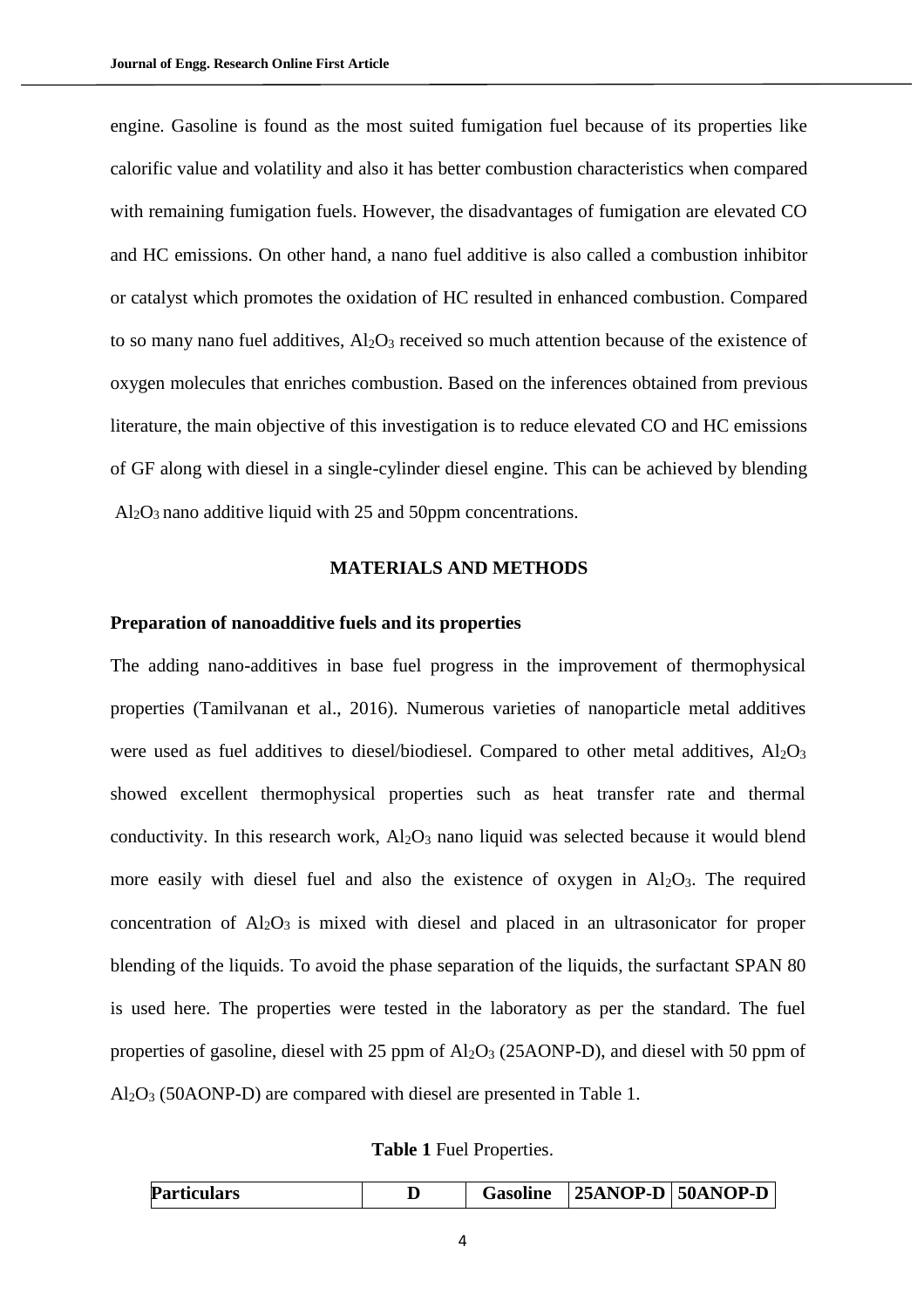| Density at $15^{\circ}$ C (kg/m <sup>3</sup> ) | 815   | 737   | 816.5 | 819   |
|------------------------------------------------|-------|-------|-------|-------|
| Flash point $(^{\circ}C)$                      | 56    | 45    |       | 40    |
| Calorific value $(kJ/kg)$                      | 42000 | 43400 | 42100 | 42150 |
| Cetane number                                  |       |       |       | 49    |

# **Experimental Setup for gasoline fumigation with fuel map table**

Generally, the control of fumigation is done by the carburetor or electronic injector with ECU. Four-stroke water-cooled CI engine with single cylinder and 17.5 compression ratio is modified for fumigation, including microcomputer control, modified air intake system with open ECU and secondary fuel tank with pump. In this research work, PE3, an open ECU from Apex Innovations Inc is used for controlling fuel injection parameters. Here, the injection duration can be altered in the fuel map table, based on the different input values like throttle position and speed. The representation of the experimental setup is shown in Figure 1. The AVL 444 exhaust gas and AVL 435 smoke meter analyzer are used to measure the smoke and emission values respectively. The experiment is repeated for different loads of the engine and open ECU software would control the fumigation rates according to the fuel map table. The GF is done for three different rates of 10%, 20%, and 30% based on energy. The results of the fumigation are optimized and the optimized fumigation rate is calculated for various loads. Based on the optimal results, 10% fumigation is best for obtaining better performance and emission (Bharathiraja et al., 2017). The modified fuel map of 10% fumigation is used for GF for further research.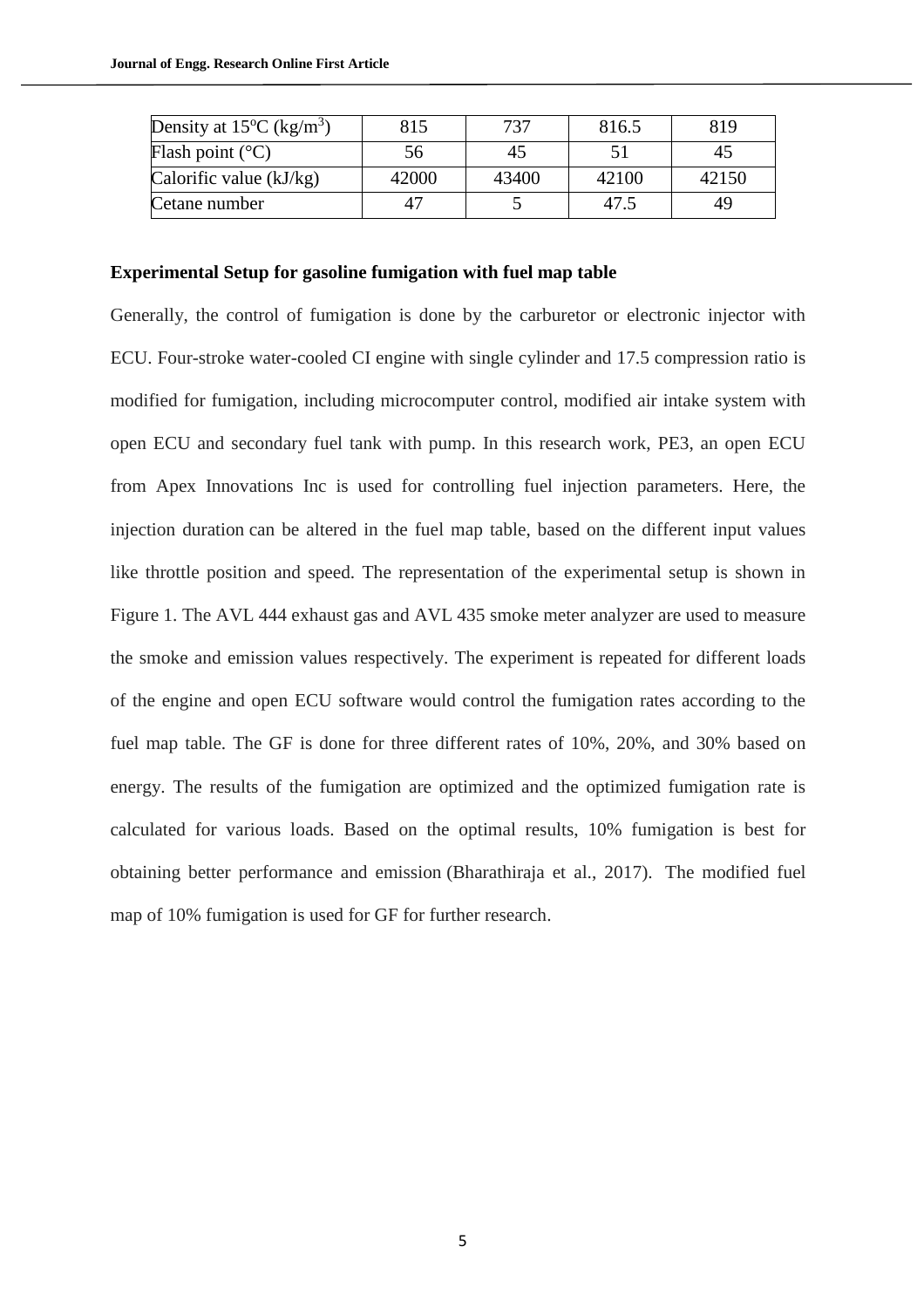

**Figure 1** Experimental setup

## **RESULTS AND DISCUSSION**

In this present investigation, the experiments were conducted on four modes of operation (mentioned below) under similar operating conditions such five different loads (0, 25, 50, 75 and 100%) and constant speed.

- 1. Diesel (D) only
- 2. Diesel with Gasoline Fumigation (D+GF)
- 3. 25ppm Al2O3 nano additive blended diesel along with Gasoline Fumigation (25ppmAONP-D+GF)
- 4. 50ppm  $\text{Al}_2\text{O}_3$  nano additive blended diesel along with Gasoline Fumigation (25ppmAONP-D+GF)

# **Performance Characteristics**

# **Brake Thermal efficiency**

BTE was decreased about 3.1-4.12% for GF along with diesel at lower loads whereas it was increased about 0.86-1.09% at higher loads when compared to neat diesel mode which is exposed in Figure 2. The cooling effect of gasoline and leaner air -gasoline mixture (because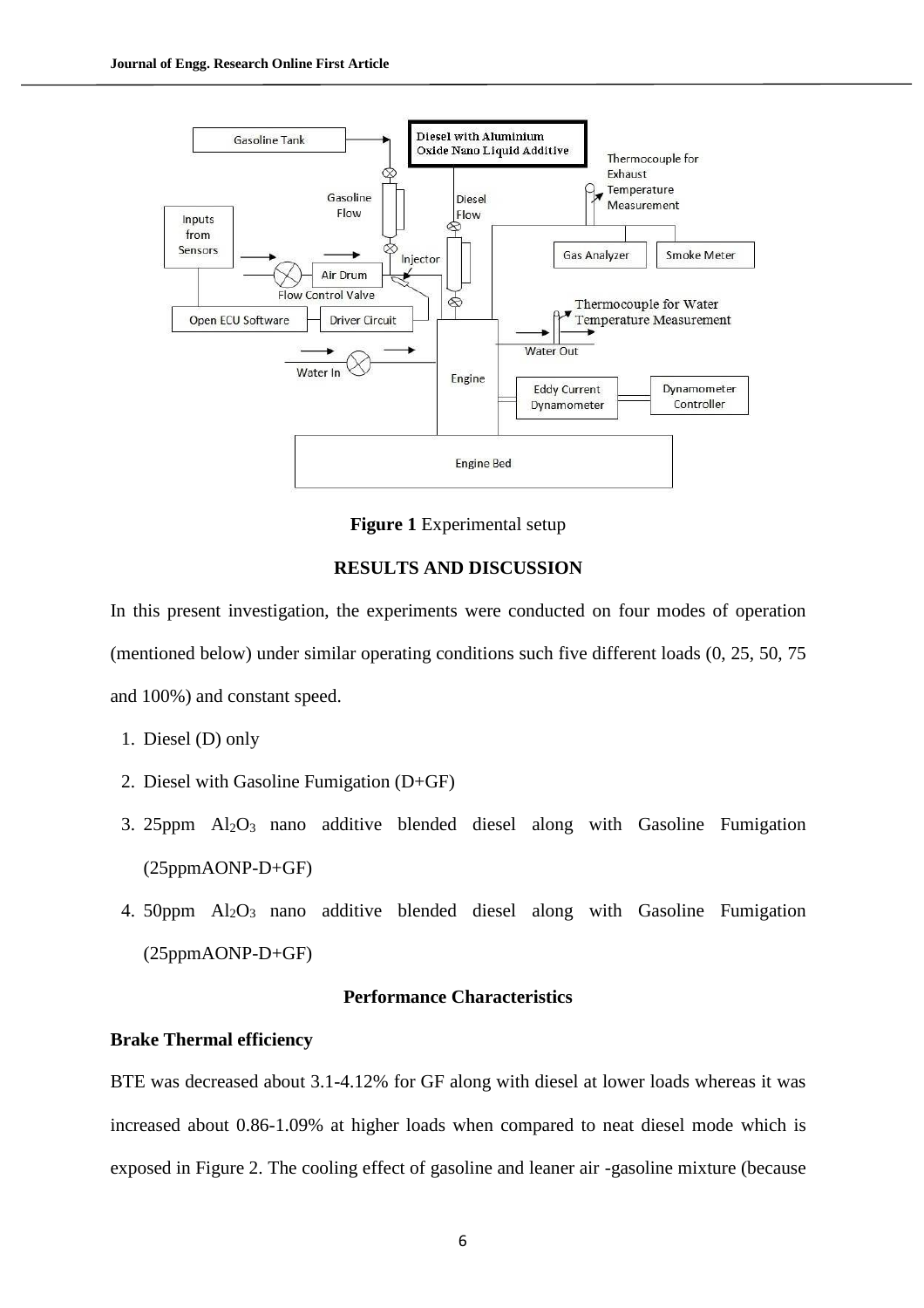fumigated gasoline at inlet manifold replaces considerable amount of air entered into the combustion chamber) resulted in longer ignition delay (ID) and poorer combustion which tends to lower BTE at low loads. Whereas at high loads, the higher cylinder temperature and shorter ID makes the combustion better which resulted in higher BTE compared to diesel (Hoseinpour et al., 2018, [Viswanathan et al., 2020\)](#page-15-0). Compared to diesel along with GF, there was an improvement of 0.18-5.41%, and 1.60-7.85% is obtained for GF along with 25 ppm and 50 ppm Al2O3 blended diesel respectively. Also, an average improvement of 1.98% was obtained for GF along with 50ppm  $Al_2O_3$  blended diesel when compared to the same with 25ppm additive. This was due to the thermal conductivity and larger surface area to volume ratio of Al<sub>2</sub>O<sub>3</sub> nano additives which enhanced the fuel droplets evaporation rate and better air-fuel mixing. The above factors ensuing in improved combustion for GF with AONP diesel mode when compared to gasoline with neat diesel. Similar improvements in BTE is obtained in previous literature using  $A<sub>12</sub>O<sub>3</sub>$  nano additive (El-Seesy et al., 2018, Aalam et al., 2015)





**Figure 2** Variations of BTE **Figure 3** Variations of CO emission

# **Emission Characteristics**

#### **CO Emissions**

CO emissions are significantly higher for GF operation when compared to neat diesel and also GF with  $25\&50$ ppm Al<sub>2</sub>O<sub>3</sub> nano additive diesel blends which are exposed in Figure 3.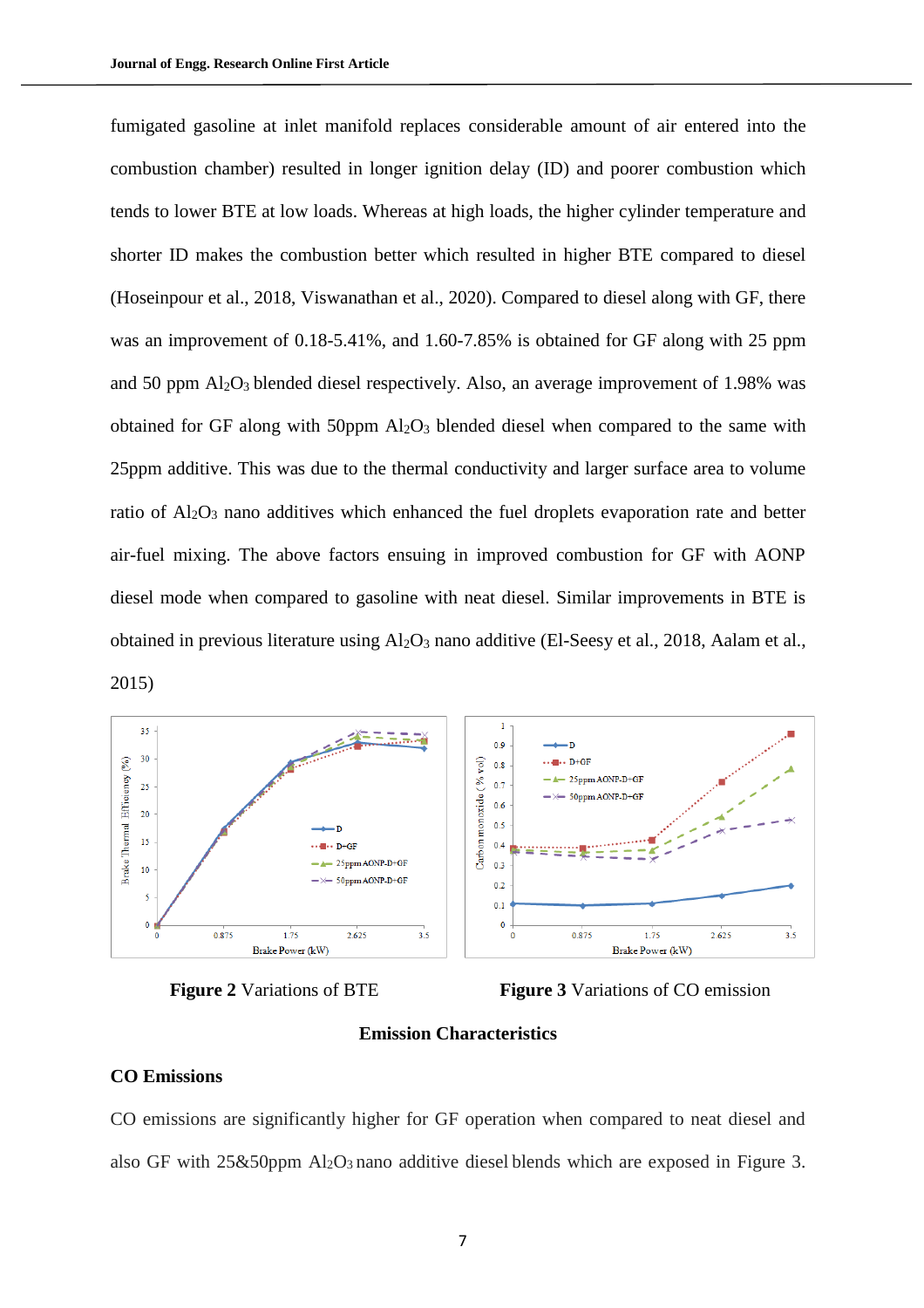The increase in CO is lesser at low and medium loads, but it is significantly larger at higher loads. The reason for the higher CO emission of fumigation mode was mainly due to longer ID and cooling effect of gasoline inside the cylinder which could lead to partial oxidation of the CO to CO2. And also, the lowered air/fuel ratio related to premixed gasoline would result in elevated CO emission (Hoseinpour et al., 2018). The CO emissions GF with 25&50ppm Al2O<sup>3</sup> nano additive diesel blends were significantly higher than neat diesel and considerably lower than GF along with non-additive diesel. The presence of  $Al_2O_3$  nano additive in diesel along with GF resulted in an average reduction of CO emissions about 12.5% and 23.6% for 25ppm and 50ppm respectively when compared to fuel without additive. The reasons for the reduction of CO emissions of GF with  $Al_2O_3$  nano additive were mainly due to catalytic activity of nano fuel additive and existence of oxygen molecule in nano fuel additive which took part in the oxidation of  $CO$  to  $CO<sub>2</sub>$  resulted in enhanced combustion. Moreover, the  $CO$ emissions were further reduced to 3-32% when the concentration of  $Al_2O_3$  nano additive was increased from 25ppm to 50ppm. Thus, it has been proved that the catalytic action of nano fuel additive which took part in the combustion of fuel.







#### **CO<sup>2</sup> Emissions**

CO<sup>2</sup> emission is decreased by about 3.65-5.76% for GF with diesel when compared with neat diesel at overall working conditions. At every load,  $CO<sub>2</sub>$  emission was reduced to some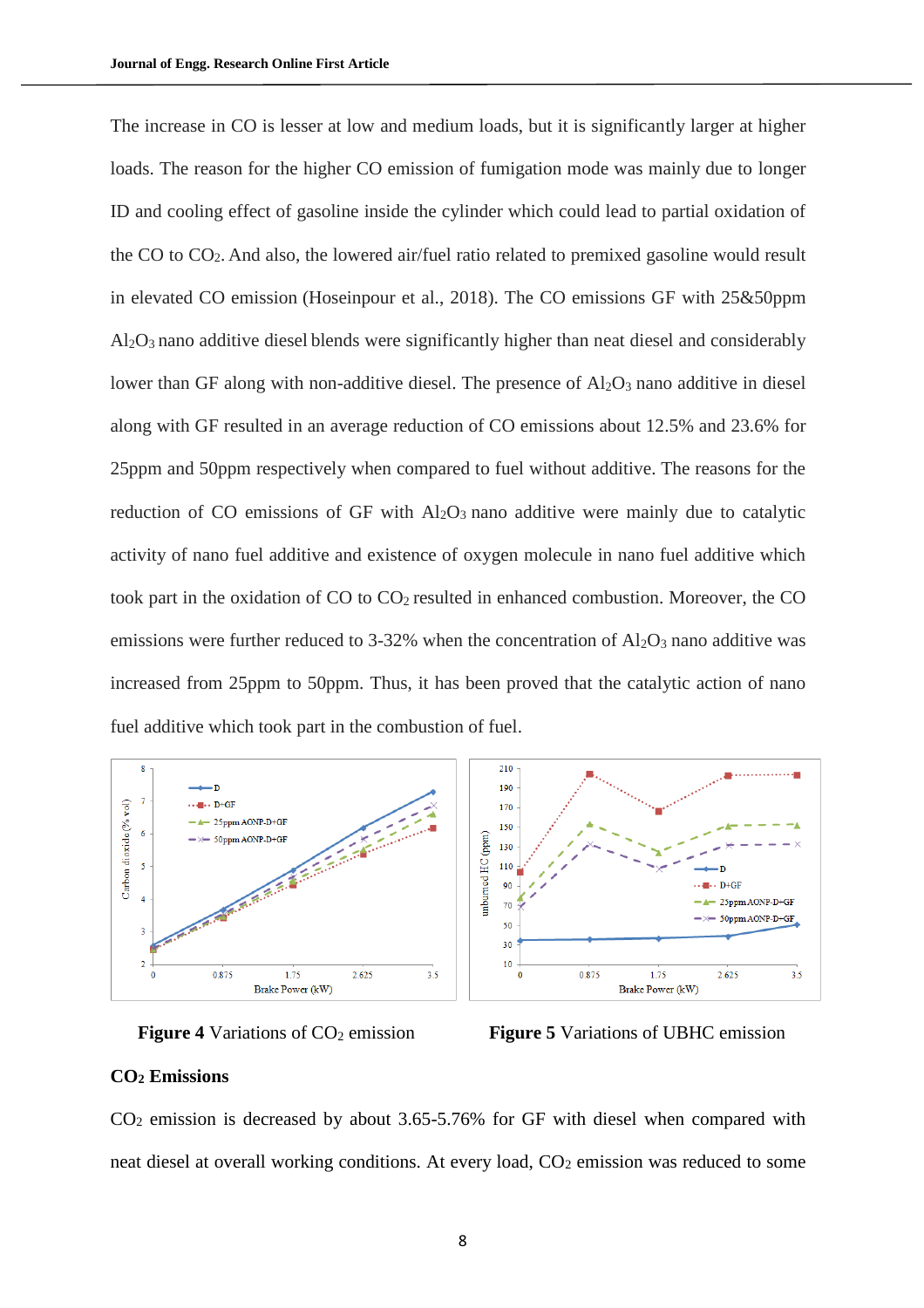extent for GF when compared to diesel which is depicted in Figure 4. The existence of gasoline in a premixed air-fuel mixture in an intake manifold offers a smaller quantity of oxygen into a combustion chamber which resulted in incomplete combustion and thus diminishes  $CO<sub>2</sub>$  formation. The cooling effect of gasoline reduces in-cylinder combustion temperature that leads to incomplete combustion and it resulted in lower  $CO<sub>2</sub>$  emission (Hoseinpour et al., 2018). The addition of  $Al_2O_3$  nano additives to diesel along with GF could further increase  $CO<sub>2</sub>$  emissions. The result also showed that an increase of  $CO<sub>2</sub>$ emissions about 0.40-6.95% and 1.21-11.1% is obtained for GF along with 25ppm and 50ppm  $\text{Al}_2\text{O}_3$  nano additives respectively when compared to same without additive. It was noticed that the  $Al_2O_3$  nano additives had a significant constructive effect on  $CO_2$  emissions, that was probably attributable to the presence of oxygen molecule in  $Al_2O_3$  nano additive, better air-fuel mixing of premixed gasoline, shorter ID, superior catalytic activity the higher surface-to-volume ratio resulted in enhanced combustion. These above factors promoted the effective conversion of CO to  $CO<sub>2</sub>$  and thus resulted in higher  $CO<sub>2</sub>$  emission for nano additives blended fuels (El-Seesy et al., 2018).

#### **Unburned HC Emissions**

GF operation showed higher HC emissions when compared to neat diesel operation which is depicted in Figure 5. During GF mode operation, the air/gasoline mixture absorbed in crevices and cylinder wall and rich air-gasoline fuel mixture might be the reason for the formation of unburned HC. Additionally, at low engine loads, there was a possibility of inferior combustion due to lean air/fuel mixture, longer ID, and its cooling effect resulted in higher unburned HC emissions (Bharathiraja et al., 2017). The addition of nano  $Al_2O_3$ additive with diesel and GF led to a reduction in the HC emission as compared to GF without additive. The result showed that an average reduction of unburned HC emissions of about 25.04% and 35.04% was obtained for 25ppm and 50 ppm of  $Al_2O_3$  nano additive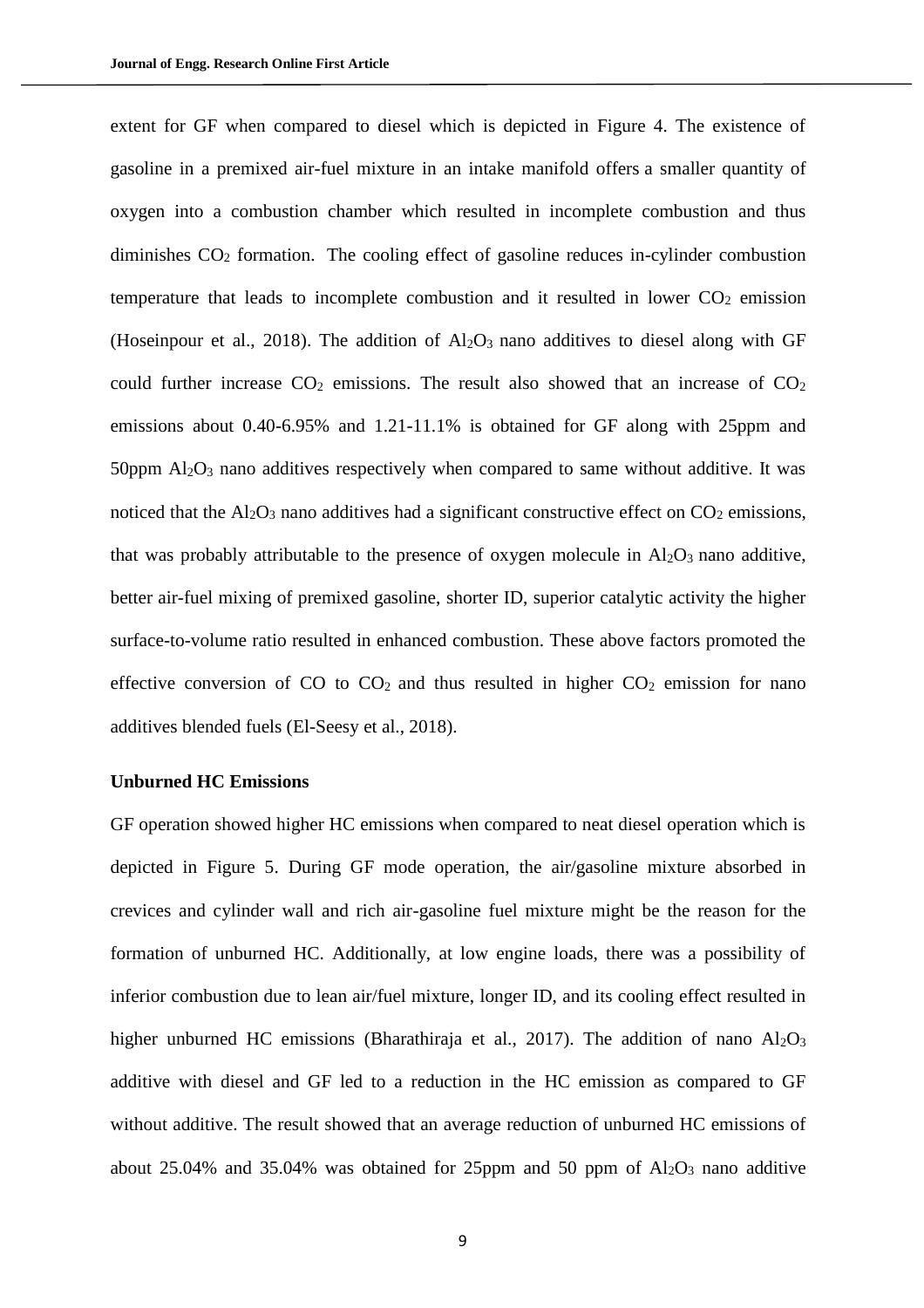blended diesel along with GF respectively when compared to GF without  $Al_2O_3$  nano additive. And the same was again reduced to an average of 13.37% when the concentration of  $Al_2O_3$  nano additive was increased from 25ppn to 50ppm. These results are revealed positive effects on the enhanced combustion process which led to the reduction of unburned HC emissions as a result of the existence of oxygen molecules in  $Al_2O_3$  nano additives (El-Seesy et al., 2018).



**Figure 6** Variations of NO<sub>x</sub> emission **Figure 7** Variations of Smoke Opacity

# **NO<sup>x</sup> Emissions**

 $NO<sub>x</sub>$  emissions decrease about 1.1-14.6% for GF with diesel when compared to diesel at all loads is exposed in Figure 6. This is owing to the higher specific heat of the gasoline-air mixture than that of the air inside the combustion chamber, where the gasoline consumed a larger amount of heat energy and thus resulted in longer ID and reduced in-cylinder temperature (Ou et al., 2012, Hoseinpour et al., 2018). The addition of nano  $Al_2O_3$  additive with diesel and GF led to an increase of NOx emission as compared to neat diesel and GF without  $A_2O_3$  nano additive diesel. An increase of  $NO<sub>x</sub>$  emissions of about 1.18-3.49% and 0.84-6.72% for GF along with 25ppm and 50ppm  $Al_2O_3$  nano additive diesel respectively when compared to neat diesel are also observed. The existence of oxygen molecule in  $A1_2O_3$ nano additive blended fuel would provide sufficient oxygen during the combustion process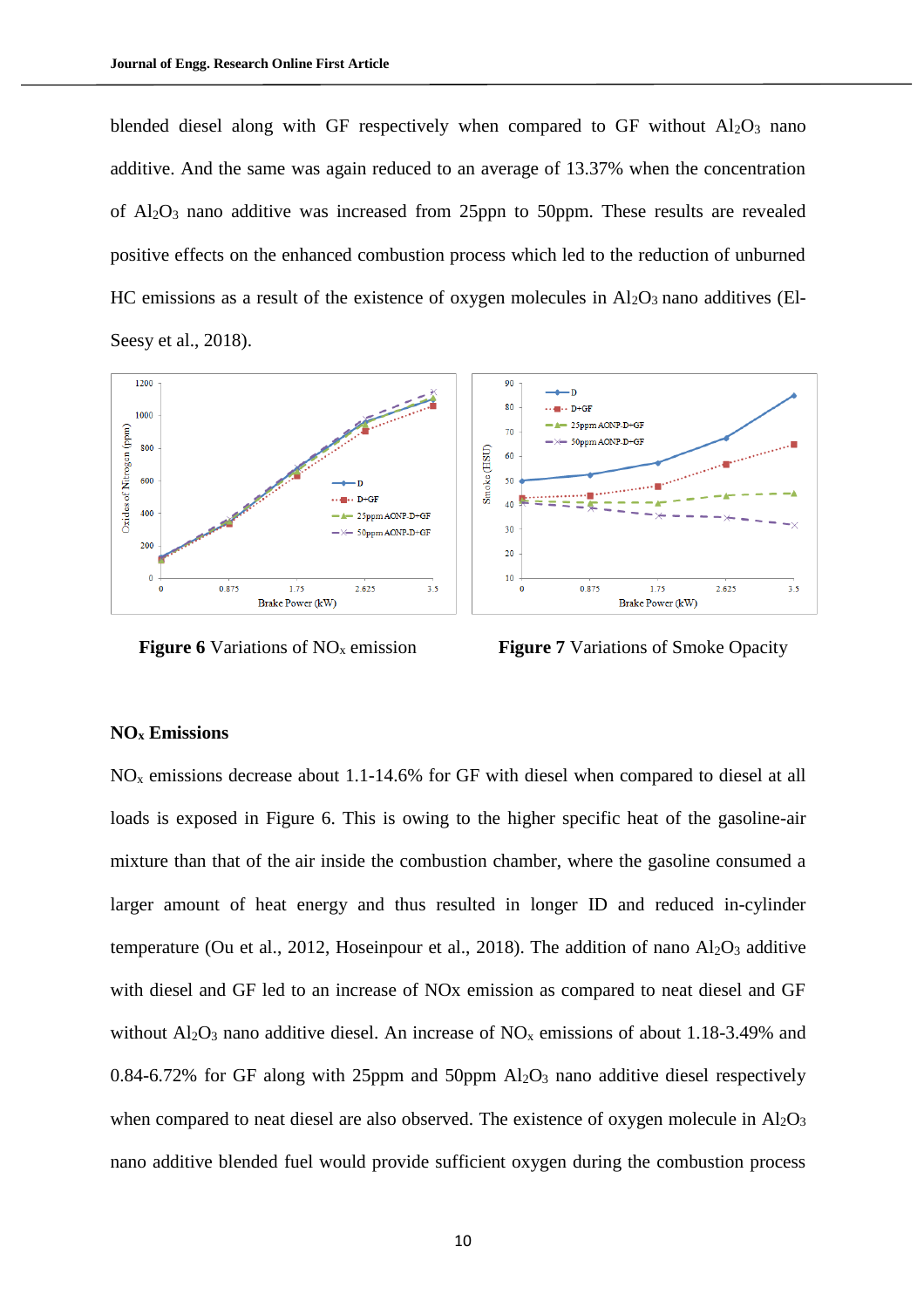which may raise the maximum in-cylinder temperature that would affect additional  $NO<sub>x</sub>$ formation. There was a small difference of about  $3.05\%$  exist in NO<sub>x</sub> emissions concerning the dose level of nanoparticles from 25ppm to 50ppm in the diesel fuel along with GF. This consequence might be due to superior combustion fuel blends as a result further shorter ID with 50ppm nano additive (El-Seesy et al., 2018).

# **Smoke Opacity**

The smoke opacity decreases about 12.1-23.4% for GF with diesel when compared to neat diesel at overall operating conditions which is exposed in Figure 7. The addition of 25ppm and 50ppm  $Al_2O_3$  nano additive to diesel along with GF could result in further reduction of smoke opacity about 15.4-46.4% and 17.6- 61.7% respectively when compared to neat diesel. It is also noticed that a reduction of smoke opacity about 2.3-30.7% and 4.6-50.7% was obtained for 25ppm and 50 ppm of Al<sub>2</sub>O<sub>3</sub> nano additive blended diesel along with GF respectively when compared to GF without  $Al_2O_3$  nano additive. The increase in the concentration of  $Al_2O_3$  from 25ppm to 50ppm resulted in further reduction of smoke opacity about 2-28% over entire operating region. At low load, there was no substantial reduction in the smoke opacity for  $Al_2O_3$  blended fuels. However, at medium to high loads, there were considerable large reductions above 30%. GF lowered the relative fuel-air ratio inside the combustion chamber of the cylinder which decreases the amount of diesel contribute to the diffusion combustion phase that resulted in the reduction of soot formation (Karthickeyan et al., 2019). Also, the existence of  $Al_2O_3$  in diesel fuels could act as a catalyst that promotes better combustion.

## **Combustion Characteristics**

# **In-cylinder Pressure with Crank Angle**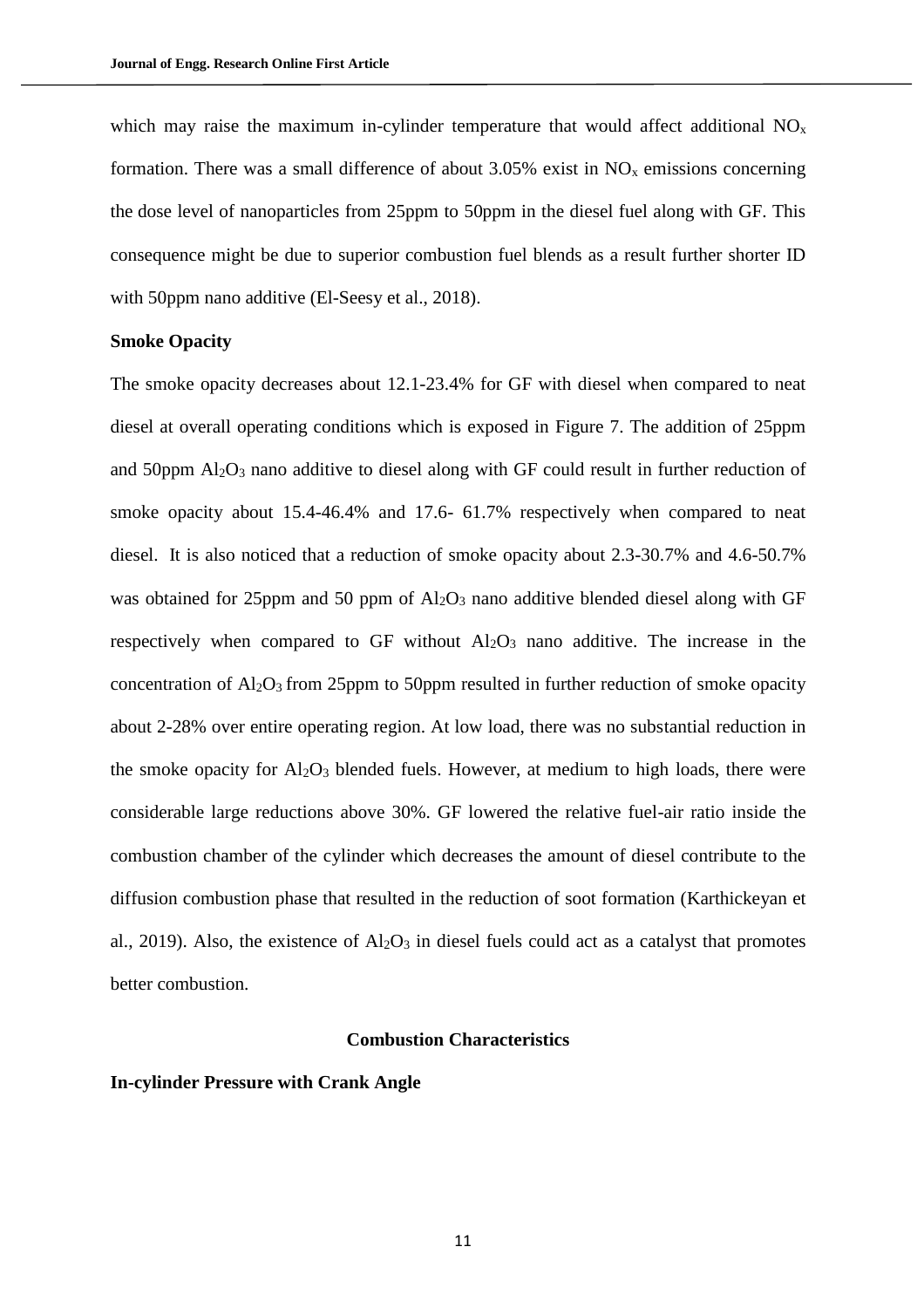

**Figure 8** Variations of In-cylinder Pressure with Crank Angle for different fuel blends The GF with diesel has a 9.86% higher peak pressure value than neat diesel which is exposed in Figure 8. The fumigation of the gasoline could increase the quantity of the premixed fuel inside the combustion chamber (Ou et al., 2012). This resulted in an increased ID period which provides more time to make a homogeneous mixture before start of combustion (Wang et al., 2020). Consequently, this led to a higher pre-mixed combustion phase and a shorter diffusion phase of combustion. (Jamrozik et al., 2018). The GF along with 25ppm and 50ppm  $Al_2O_3$  nano additive diesel has 12.78% and 13.98% respectively higher peak pressure value when compared to that of neat diesel. Also, the GF along with 25ppm and 50ppm  $Al_2O_3$  nano additive diesel has 2.12% and 3.77% respectively higher peak pressure value than GF without  $Al_2O_3$  nano additive diesel. Conversely, the addition of Al2O<sup>3</sup> nano additive to diesel along with GF reduced the ignition delay period to minimum extent when compared to neat diesel with fumigation. The concentration of nano fuel additive is increased from 25ppm to 50ppm resulted in a slight improvement about 1.07% higher pressure. This was owing to the more catalytic action of  $Al_2O_3$  nano additive (Aalam et al., 2015).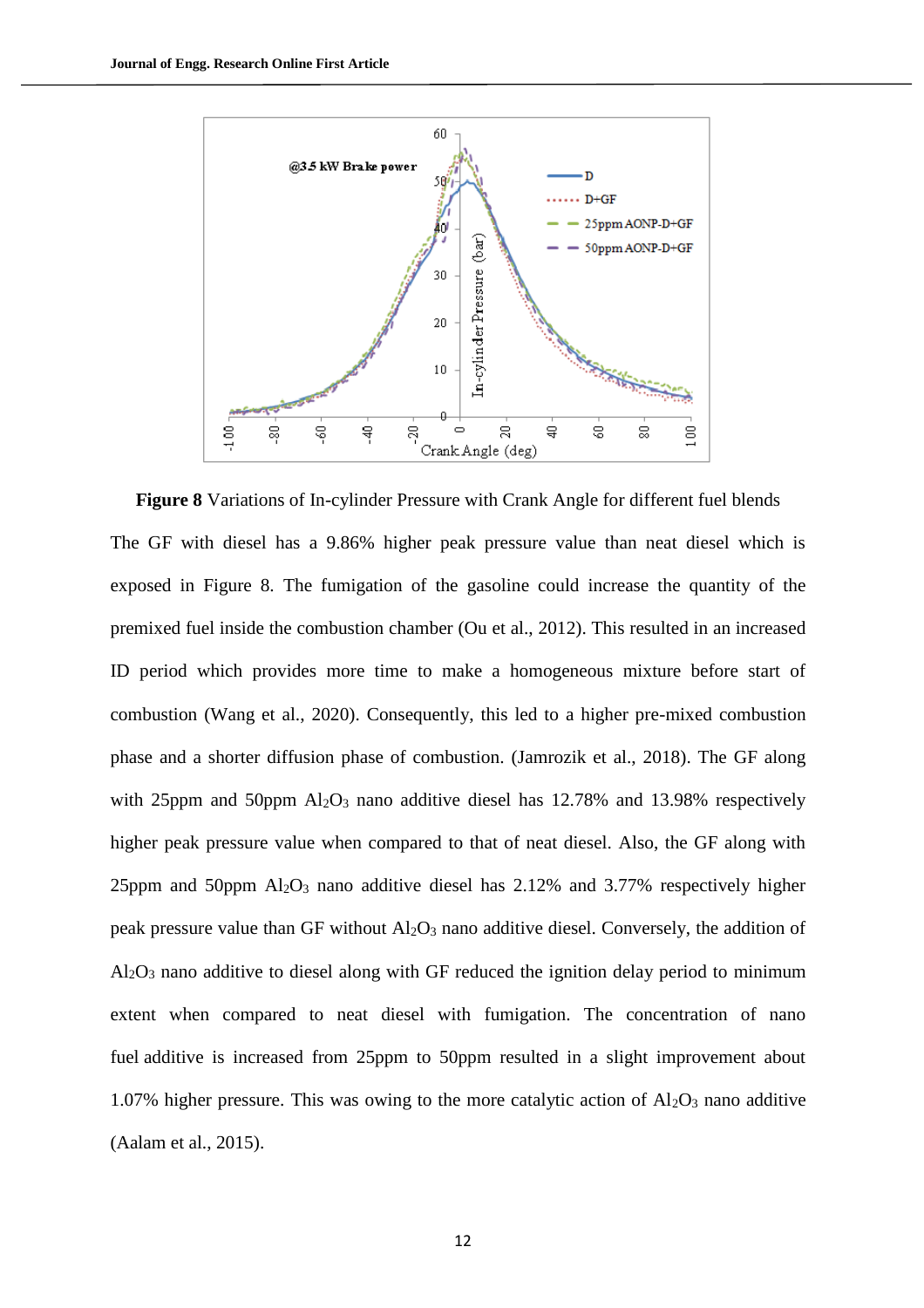# **Cumulative Heat Release Rate**



**Figure 9** Variations of Cumulative heat release with Crank Angle for different fuel blends Figure 9 shows that the maximum cumulative heat release rate (CHRR) of GF with diesel was 4.54% higher than neat diesel. It is observed that the maximum CHRR of 25 and 50ppm of  $Al_2O_3$  nano additive to diesel along with GF is 5.04% and 5.79% higher than neat diesel respectively. Also, it is noticed that maximum CHRR of 25 and 50ppm of  $Al_2O_3$  nano additive to diesel along with GF was 0.21% and 0.92% respectively higher than GF along with nano additive diesel. The concentration of nano fuel additive was increased from 25ppm to 50 ppm resulted in a slight enhancement of maximum CHRR which is about 0.71%. The CHRR rate for GF with  $Al_2O_3$  nano additive is lower before TDC as compared to those of neat diesel and diesel with GF. This is mainly due to the higher thermal conductivity of  $Al_2O_3$  nano additive which absorbs a larger amount of heat from the combustion chamber (El-Seesy et al., 2018). The concentration was increased from 25ppm to 50ppm resulted in a slightly higher cumulative heat release rate which was happened due to the presence of additional oxygen and superior catalytic activity of nano additive in fuel blends (Karthickeyan, 2019).

#### **CONCLUSION**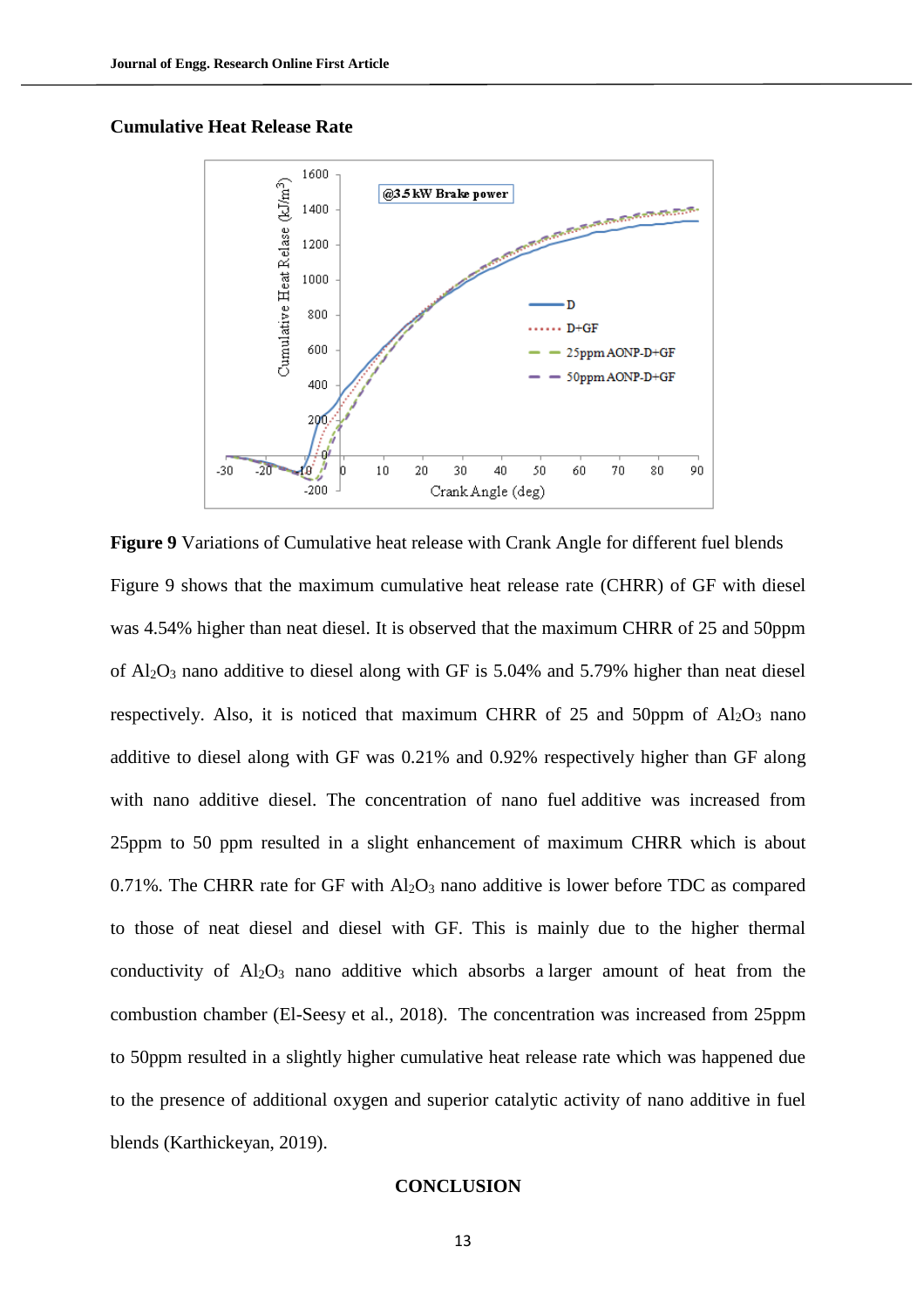The following conclusions are obtained from the results of testing the GF in open ECU with  $Al_2O_3$  nano liquid blended diesel in DI diesel engine. GF up to 10% with  $Al_2O_3$  nano liquid blended diesel has significantly higher BTE about 0.86-1.09% and 0.18-5.41% compared to diesel mode and diesel with GF mode respectively. The AONP diesel fuel with GF could show lower CO and unburned HC emissions throughout engine loading conditions when compared to a diesel with GF mode. This was due to improved combustion of  $Al_2O_3$  nano liquid blended fuel.

The smoke opacity of AONP diesel with GF was considerably reduced when compared to neat diesel and diesel with GF at medium to high loads. While AONP diesel with GF has elevated NOx emission compare to all other modes except GF with neat diesel. CO, HC, and  $NO<sub>x</sub>$  emissions of AONP diesel fuel with GF mode were decreased considerably and BTE was slightly increased as the dosage level was increased from 25ppm to 50 ppm. This is evident that the drawbacks of using GF in conventional CI engine were eliminated by adding  $Al<sub>2</sub>O<sub>3</sub>$  nano liquid additive to diesel fuel.

# **ACKNOWLEDGMENT**

Authors would like to thank the Management and Administration of Kongu Engineering College for providing the "Seed Grant Research Scheme- KEC/R&D/SGRS/01/2020".

#### **REFERENCES**

- **Aalam, C. S., Saravanan, C. & Kannan, M. 2015**. Experimental investigations on a CRDI system assisted diesel engine fuelled with aluminium oxide nanoparticles blended biodiesel. Alexandria Engineering Journal*,* 54: 351-358.
- **Ayyasamy, T., Balamurugan, K. & Duraisamy, S. 2018**. Production, performance and emission analysis of Tamanu oil-diesel blends along with biogas in a diesel engine in dual cycle mode. International Journal of Energy Technology and Policy*,* 14: 4-19.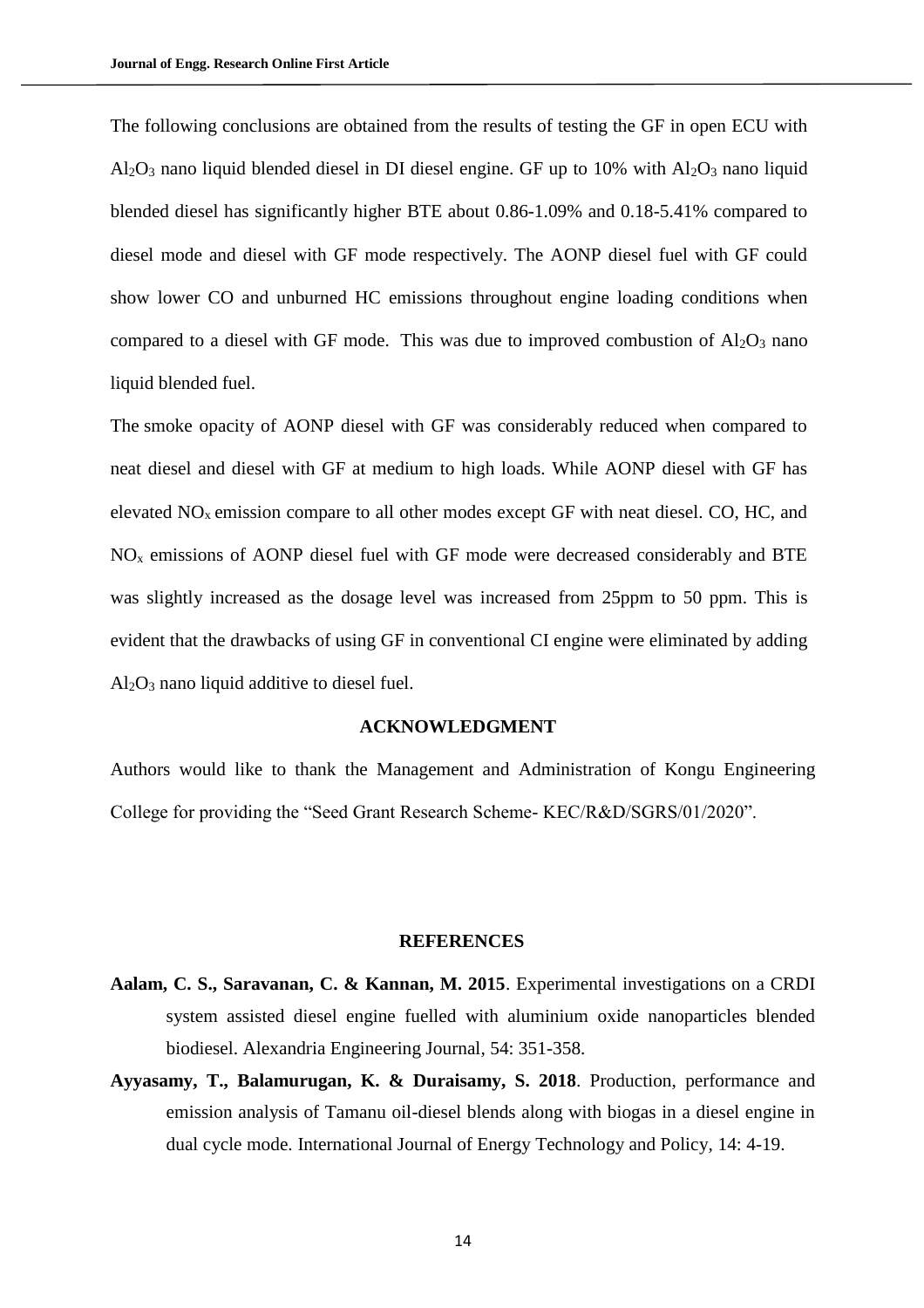- **Bharathiraja, M., Venkatachalam, R., Murugesan, A. & Tiruvenkadam, N. 2017**. Experimental investigation of a novel alcohol fumigation in a single-cylinder constant speed diesel engine. International Journal of Ambient Energy*,* 38: 794-802.
- **Bharathiraja, M., Venkatachalam, R. & Senthilmurugan, V. 2019**. Performance, emission, energy and exergy analyses of gasoline fumigated DI diesel engine. Journal of Thermal Analysis and Calorimetry*,* 136: 281-293.
- **El-Seesy, A. I., Attia, A. M. & El-Batsh, H. M. 2018**. The effect of Aluminum oxide nanoparticles addition with Jojoba methyl ester-diesel fuel blend on a diesel engine performance, combustion and emission characteristics. Fuel*,* 224: 147-166.
- **Hoseinpour, M., Sadrnia, H., Tabasizadeh, M. & Ghobadian, B. 2017**. Energy and exergy analyses of a diesel engine fueled with diesel, biodiesel-diesel blend and gasoline fumigation. Energy*,* 141: 2408-2420.
- **Hoseinpour, M., Sadrnia, H., Tabasizadeh, M. & Ghobadian, B. 2018**. Evaluation of the effect of gasoline fumigation on performance and emission characteristics of a diesel engine fueled with B20 using an experimental investigation and TOPSIS method. Fuel*,* 223: 277-285.
- Jamrozik, A., Tutak, W., Gruca, M. & Pyrc, M. 2018. Performance, emission and combustion characteristics of CI dual fuel engine powered by diesel/ethanol and diesel/gasoline fuels. Journal of Mechanical Science and Technology*,* 32: 2947-2957.
- **Karthickeyan, V. 2019**. Effect of combustion chamber bowl geometry modification on engine performance, combustion and emission characteristics of biodiesel fuelled diesel engine with its energy and exergy analysis. Energy*,* 176: 830-852.
- **Karthickeyan, V., Ashok, B., Nanthagopal, K., Thiyagarajan, S. & Geo, V. E. 2019**. Investigation of novel Pistacia khinjuk biodiesel in DI diesel engine with post combustion capture system. Applied Thermal Engineering*,* 159: 113969.
- **Ou, L. J., Wang, C. M., Qian, Y. J., Huang, W., Zhu, S. W. & Sun, J**. **2012.** Effect of gasoline fumigation on diesel engine performance and emissions. Applied Mechanics and Materials, Trans Tech Publ: 1744-1748.
- **Şahin, Z. & Durgun, O. 2013**. Improving of diesel combustion-pollution-fuel economy and performance by gasoline fumigation. Energy conversion and management*,* 76: 620- 633.
- **Sahin, Z., Durgun, O. & Bayram, C. 2012**. Experimental investigation of gasoline fumigation in a turbocharged IDI diesel engine. Fuel*,* 95: 113-121.